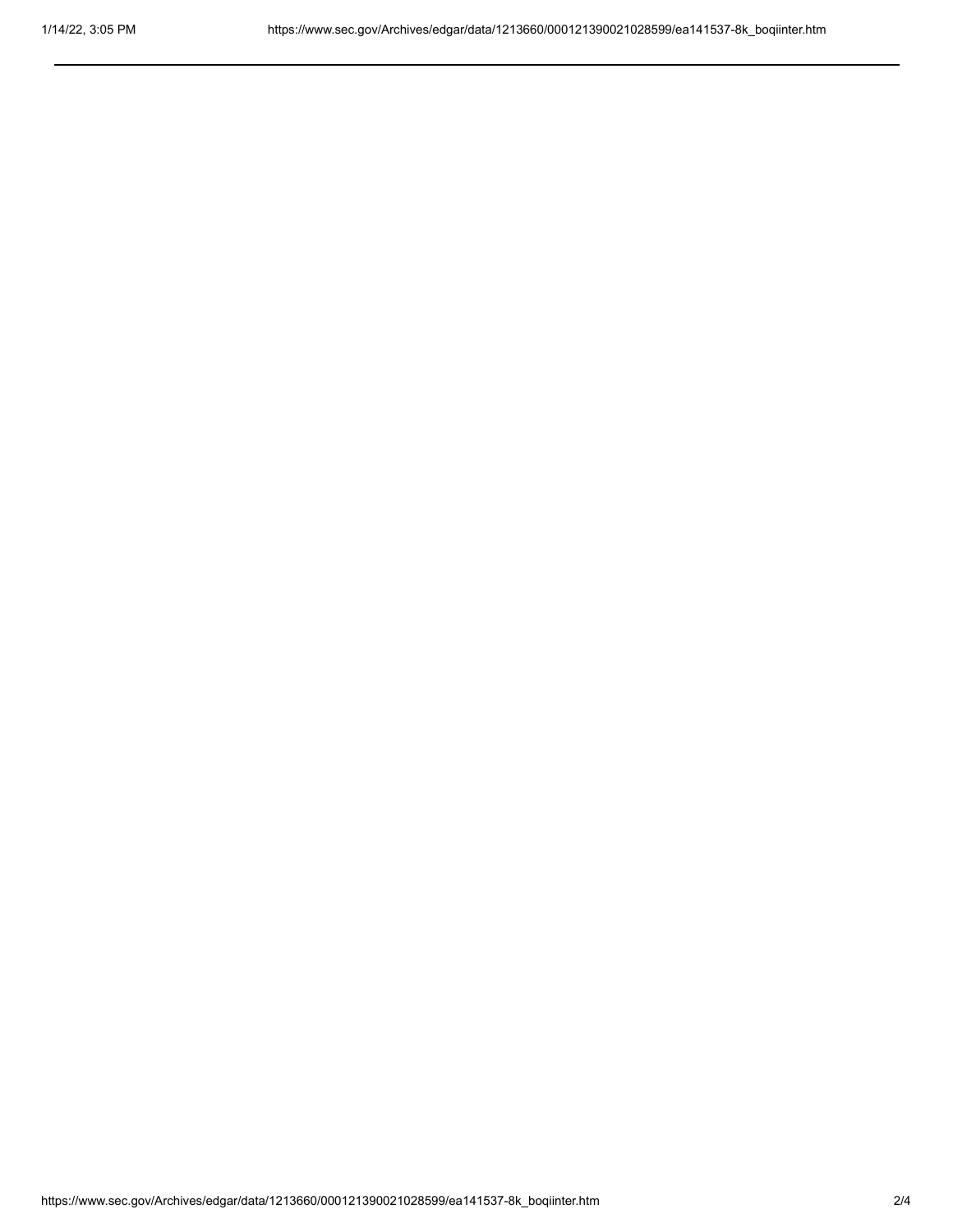# **ITEM 2.02 RESULTS OF OPERATIONS AND FINANCIAL CONDITION.**

On May 24, 2021, the Registrant reported its results of operations for the quarterly period ended March 31, 2021. A copy of the press release issued by the Registrant in this connection is furnished herewith as Exhibit 99.1.

The information in this Item in this Current Report on Form 8-K and Exhibit 99.1 attached hereto are being furnished and shall not be deemed "filed" for purposes of Section 18 of the Securities Exchange Act of 1934 (the "Exchange Act") or otherwise subject to the liabilities of that section, nor shall it be deemed incorporated by reference in any filing under the Securities Act of 1933 or the Exchange Act, regardless of any general incorporation language in such filing.

### **ITEM 9.01 FINANCIAL STATEMENTS AND EXHIBITS.**

(c) Exhibits

Exhibit 99.1 Press [Release](https://www.sec.gov/Archives/edgar/data/1213660/000121390021028599/ea141537ex99-1_boqiinter.htm) dated May 24, 2021

1